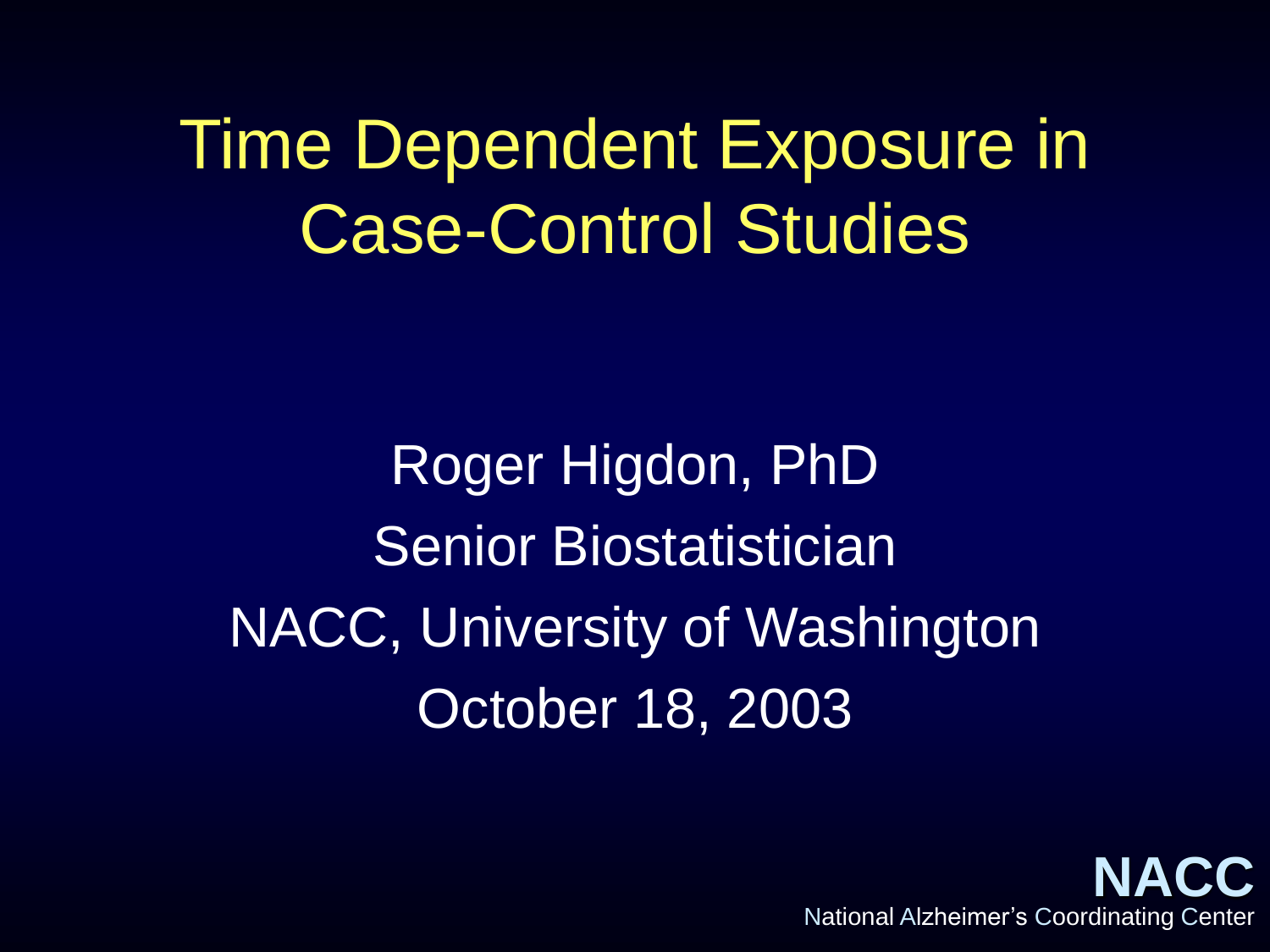# **Outline**

- Motivation
- Examples Dementia and statin use
- ACT study
- Demonstrating Bias in Case-Control Estimators
- Methods for time-dependent exposure in case-control studies
	- Nested case-control studies
	- Case-cohort studies
	- Modifications for case-control studies
- A simple comparison of methods
- Additional comments
- Conclusions

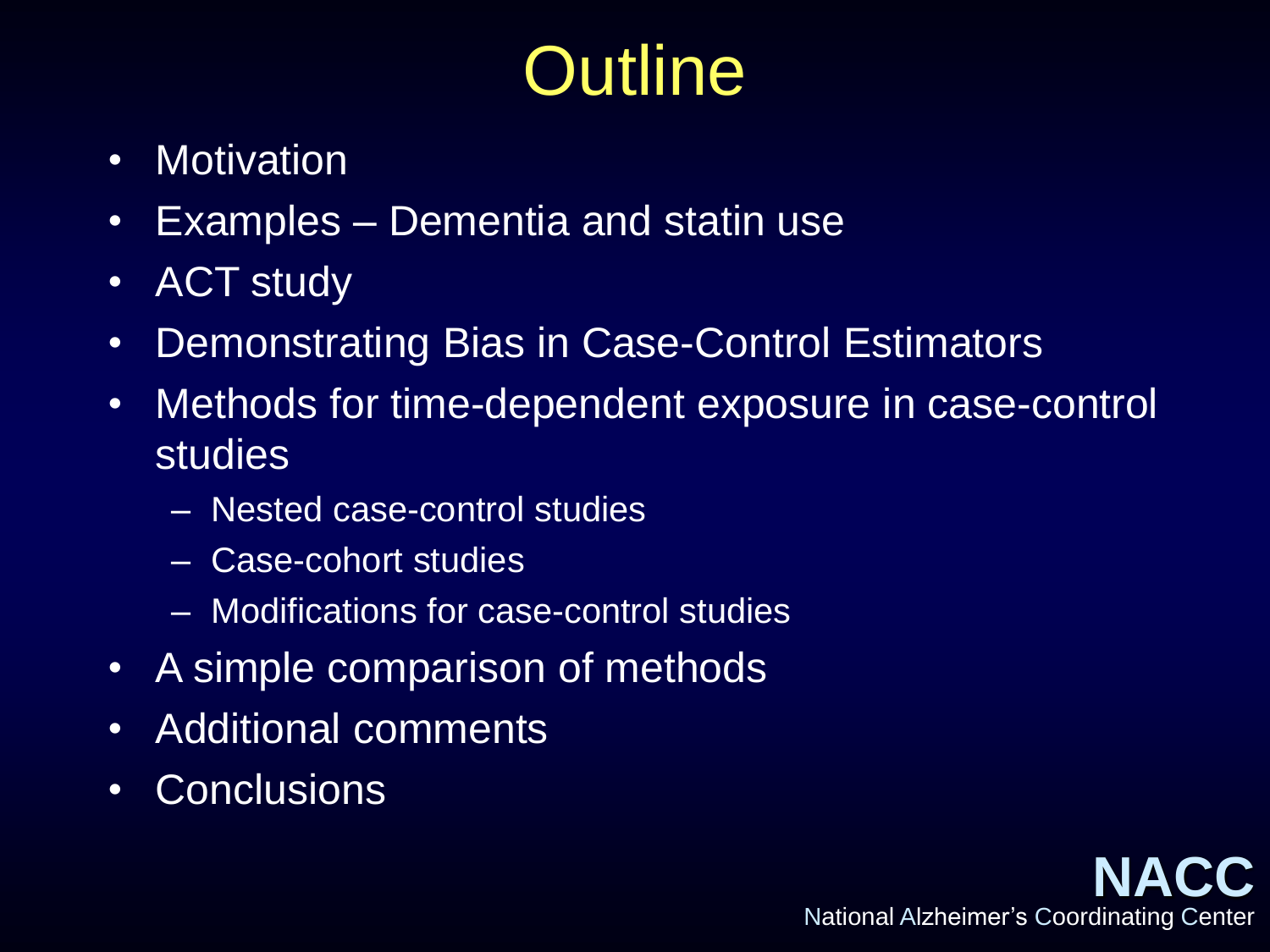## **Motivation**

- Time-dependent exposures and covariates are common in epidemiological studies
- Many examples smoking status, medication use, blood pressure, lipid levels, etc.
- Case-control studies and logistic regression are not designed to deal with time-dependent exposure – may lead to bias
- Cox-models not designed for case-control studies

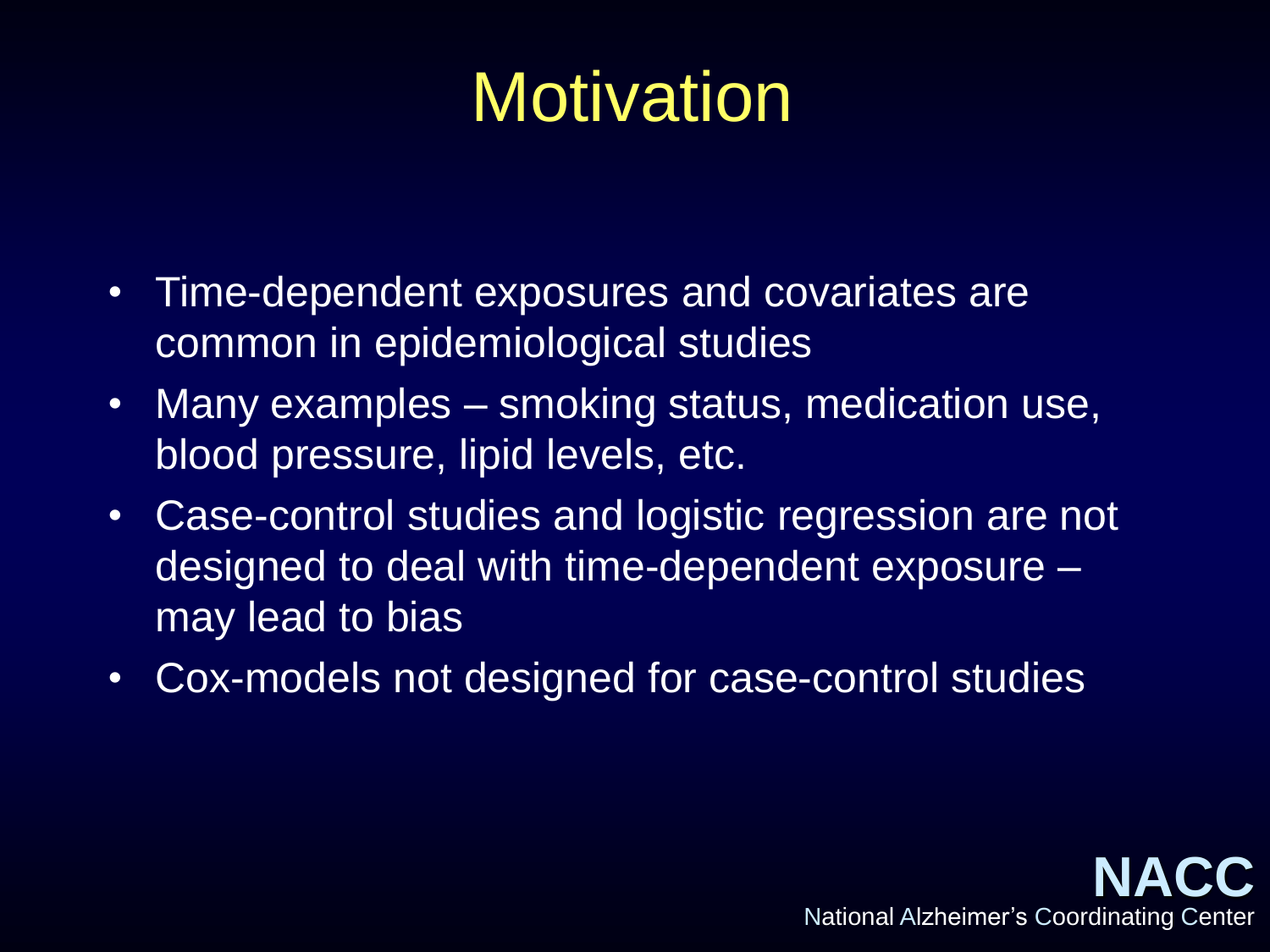## Example: Statins and AD

- Retrospective studies have shown protective effects for statins with respect to AD and Dementia (Wolozin et. al, Jick et. al., Rockwood, et. al.)
- Analysis from ACT cohort study (To appear, Li et. al.) shows no protective effect (RR=0.9 - TD Cox model)
- Naïve analysis ignoring TD exposure with age adjusted logistic regression shows a protective effect  $(OR = .5)$
- Why? Not accounting for TD of exposure over-counts exposure, therefore underestimates RR (or OR)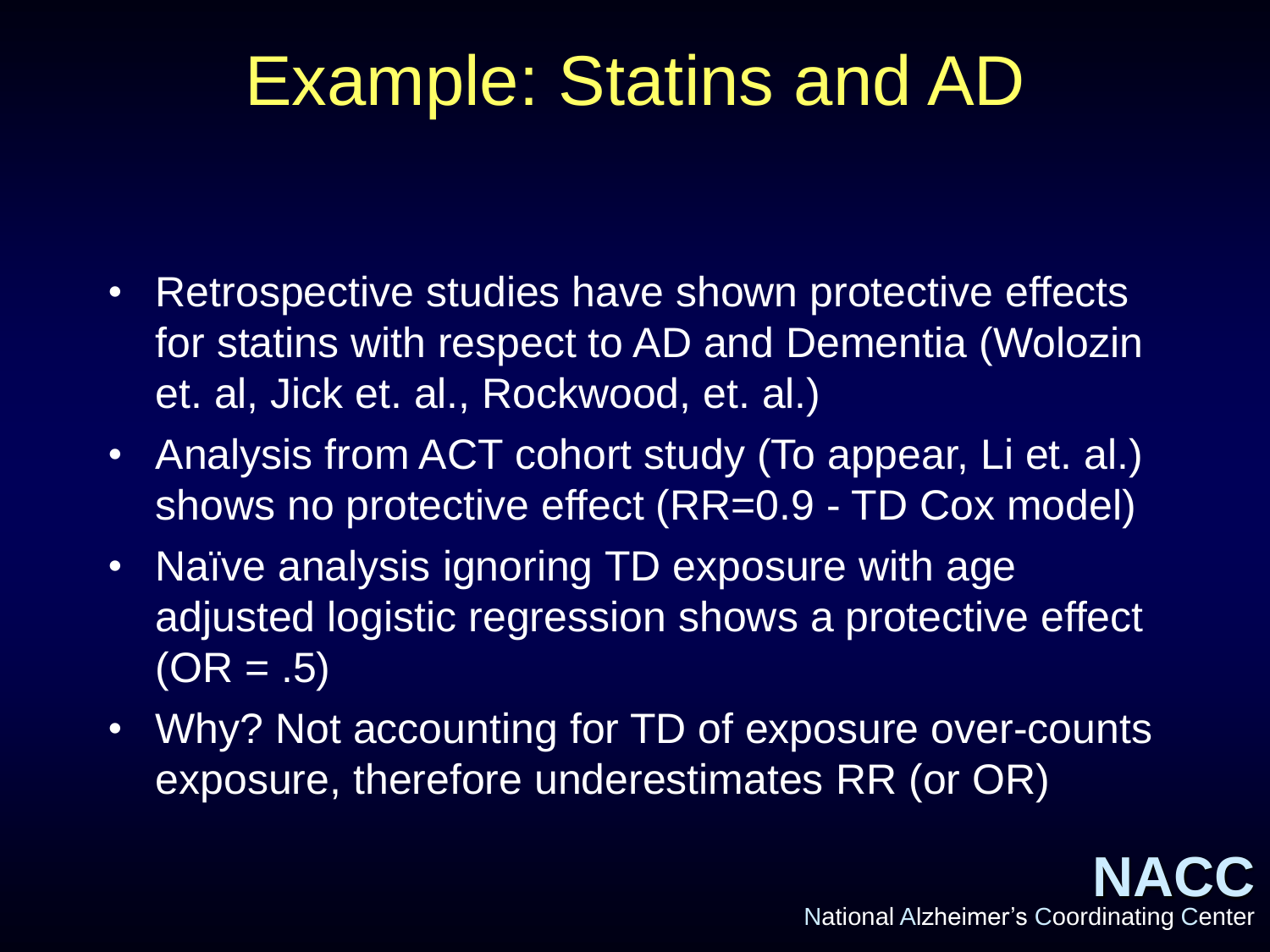# A Simple TD Exposure Model

**Relative Risk:** Event times,  $t_i$ :

Exponential Model:  $\lambda_1$  unexposed rate of disease  $\lambda$ <sub>2</sub> exposed rate of disease  $\lambda_{2}/\lambda_{1}$ : d=1 time of disease incidence d=0 time of last follow-up

Exposure time e<sub>i</sub>, for those exposed

MLE:  $\lambda_1 = \sum_{IIF} d/(\sum_{IIF} t + \sum_{FX} e)$ 

 $\lambda_2 = \sum_{F_X} d / \sum_{F_X} (t - e)$ 

Naïve:  $OR = (Odds d=1, EX)/(Odds d=1, UE)$ 

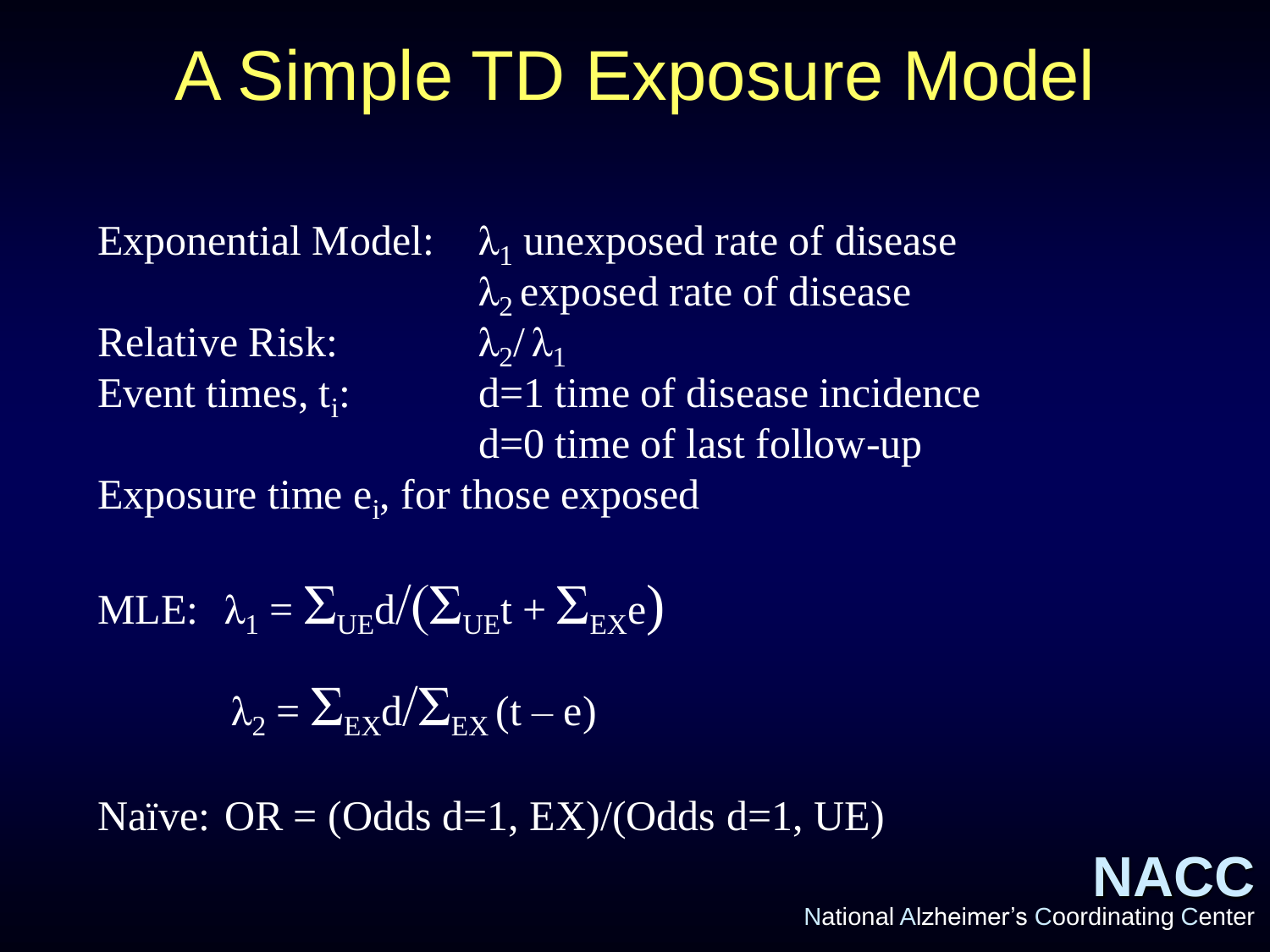#### Bias of Naïve Estimator

#### No baseline exposure, N=1000, RR=1, 1-year follow-up

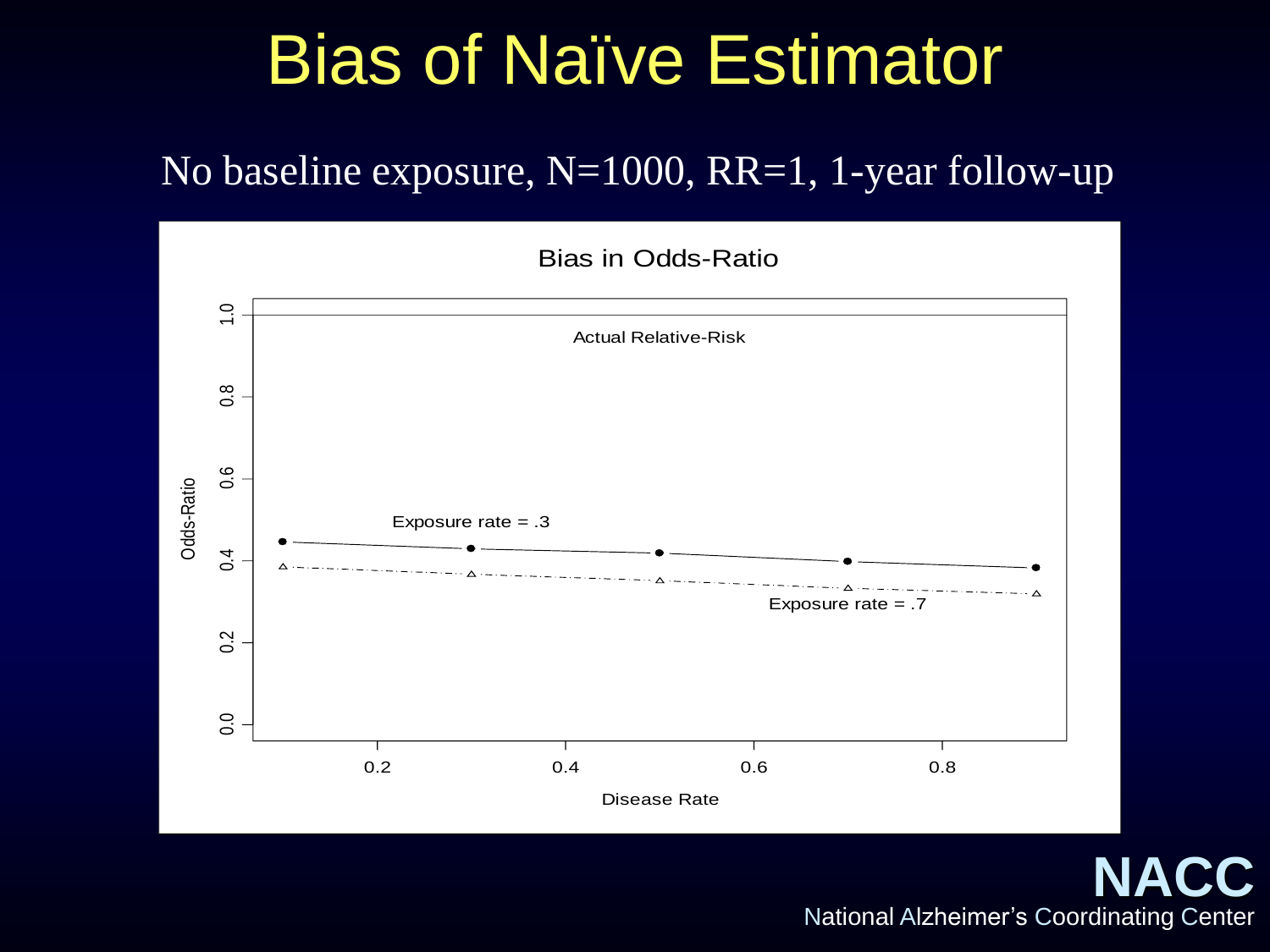### Notes about bias

- Bias approximately 50% or more of RR or more if exposure occurs after baseline
- Bias depends little on disease rate, exposure rate and what the actual RR is.
- Bias does not depend on sample size
- Bias decreases as amount of baseline exposure increases

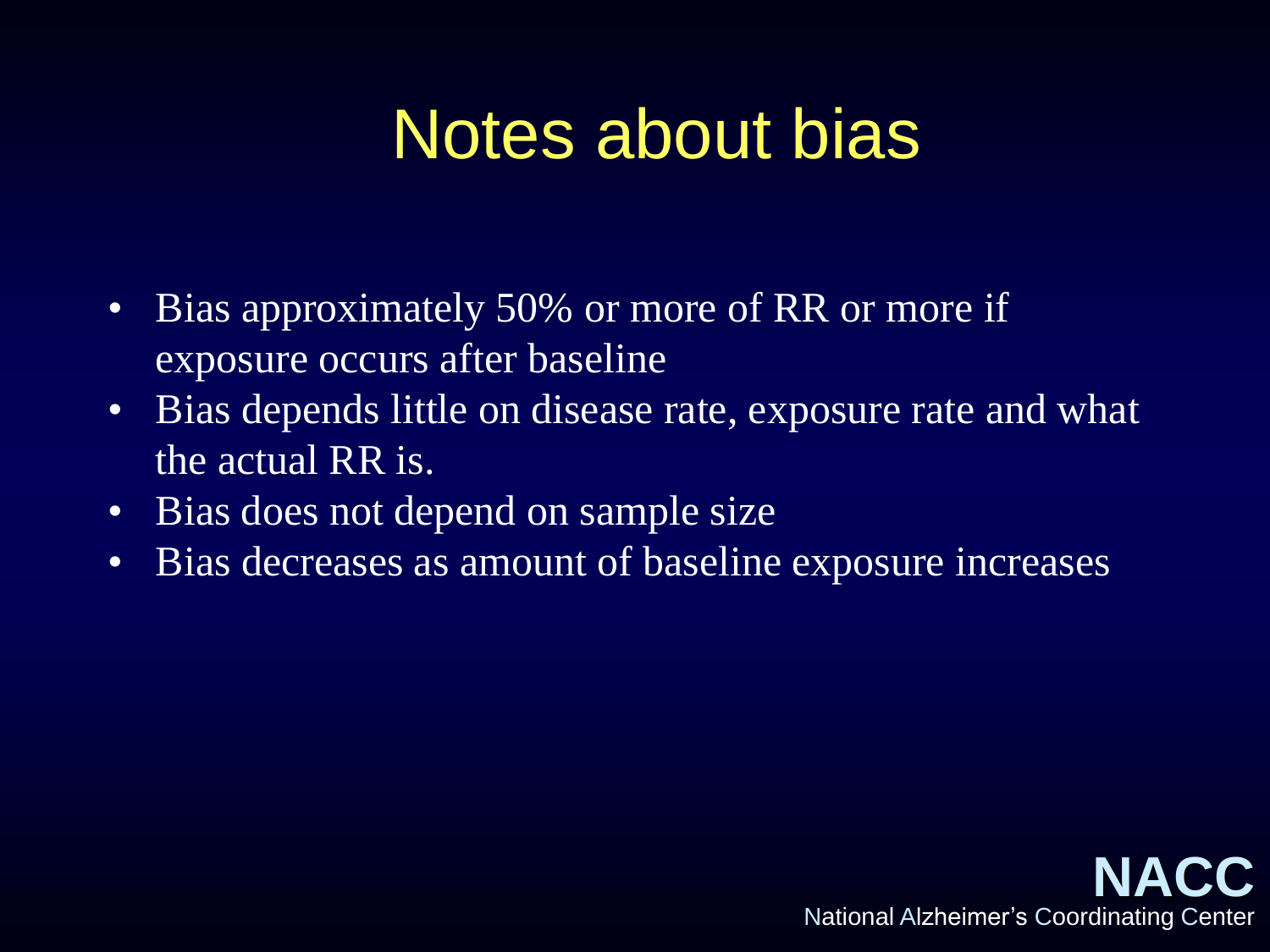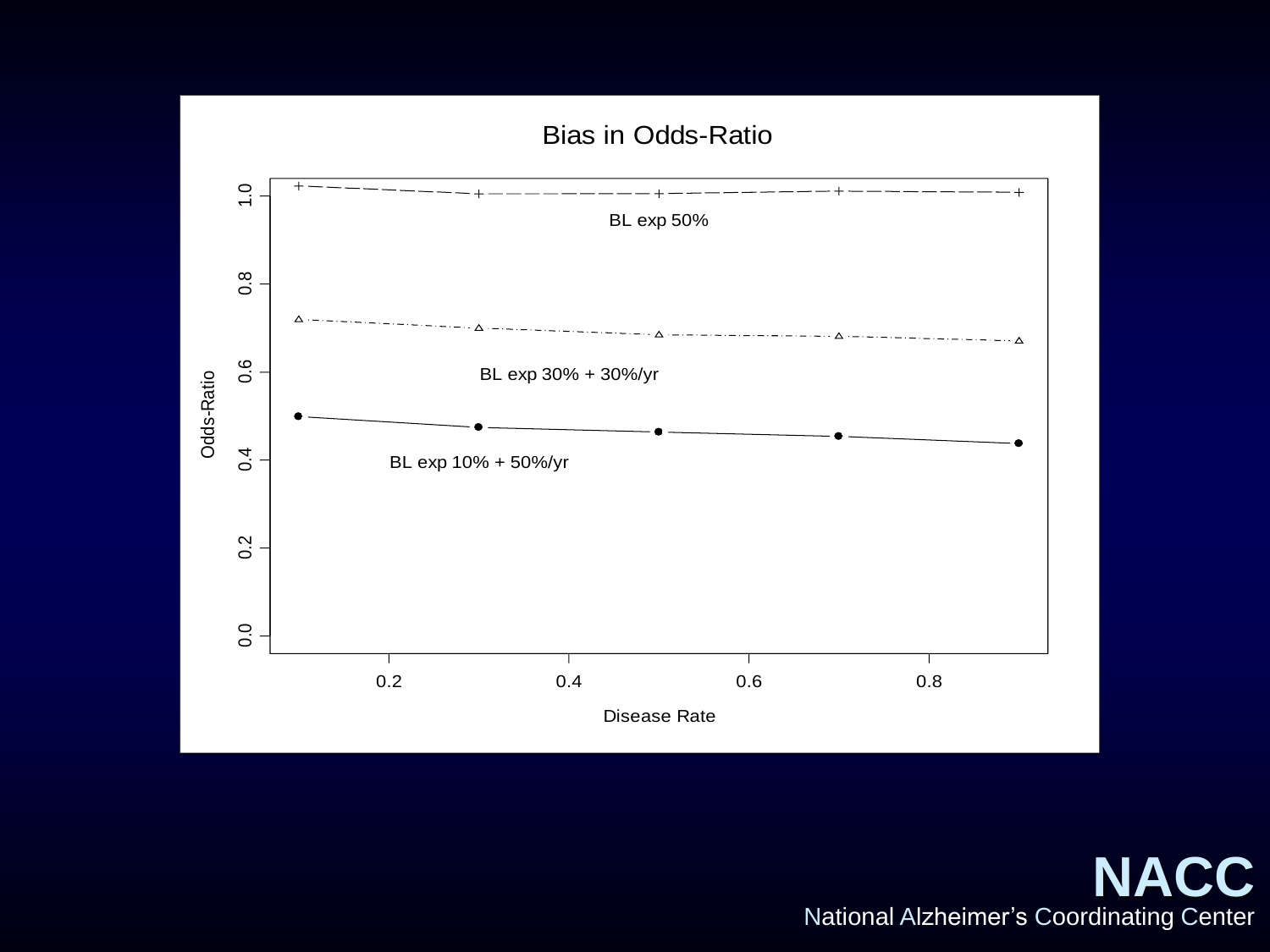# Methods for TD Exposure

- Nested Case-Control Studies (Prentice and Breslow, 1978; Langholz and Goldstein 1996)
	- Match controls to each case based on time (age) of onset for case
	- Controls should be a random sample of all subjects in the cohort at risk for disease at that time (age)
	- Exposure in controls should be ignored beyond matching time(age)
	- Conditional logistic regression can be used for analysis

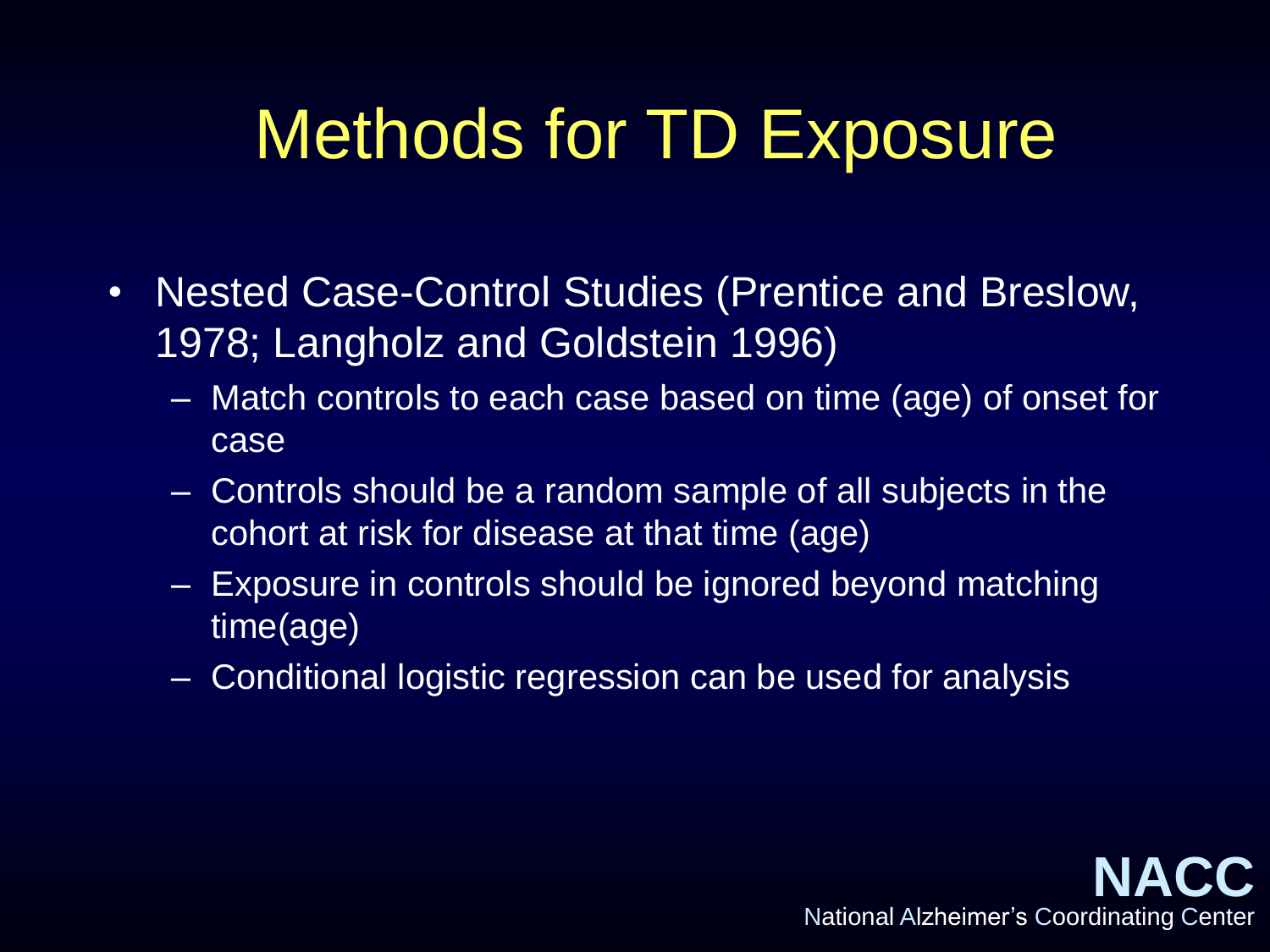- Case-Cohort Studies (Prentice, 1986; Barlow et.al 1999)
	- Take a random sample of a cohort
	- Measure exposure on the random sample and all cases in cohort
	- Analysis based on modification of Cox models.
	- Cases from outside the random sample not included in risk sets except at time of incidence
- Neither designed for Case-control studies
	- Cases excluded as controls prior to onset
	- Lubin and Gail, 1984 and Greenland and Thomas, 1982 show bias in estimates for case control sampling
	- Chen and Lo, 1999 and Chen, 2001 modify methods for case-control if overall prevalence of cases in cohort is known

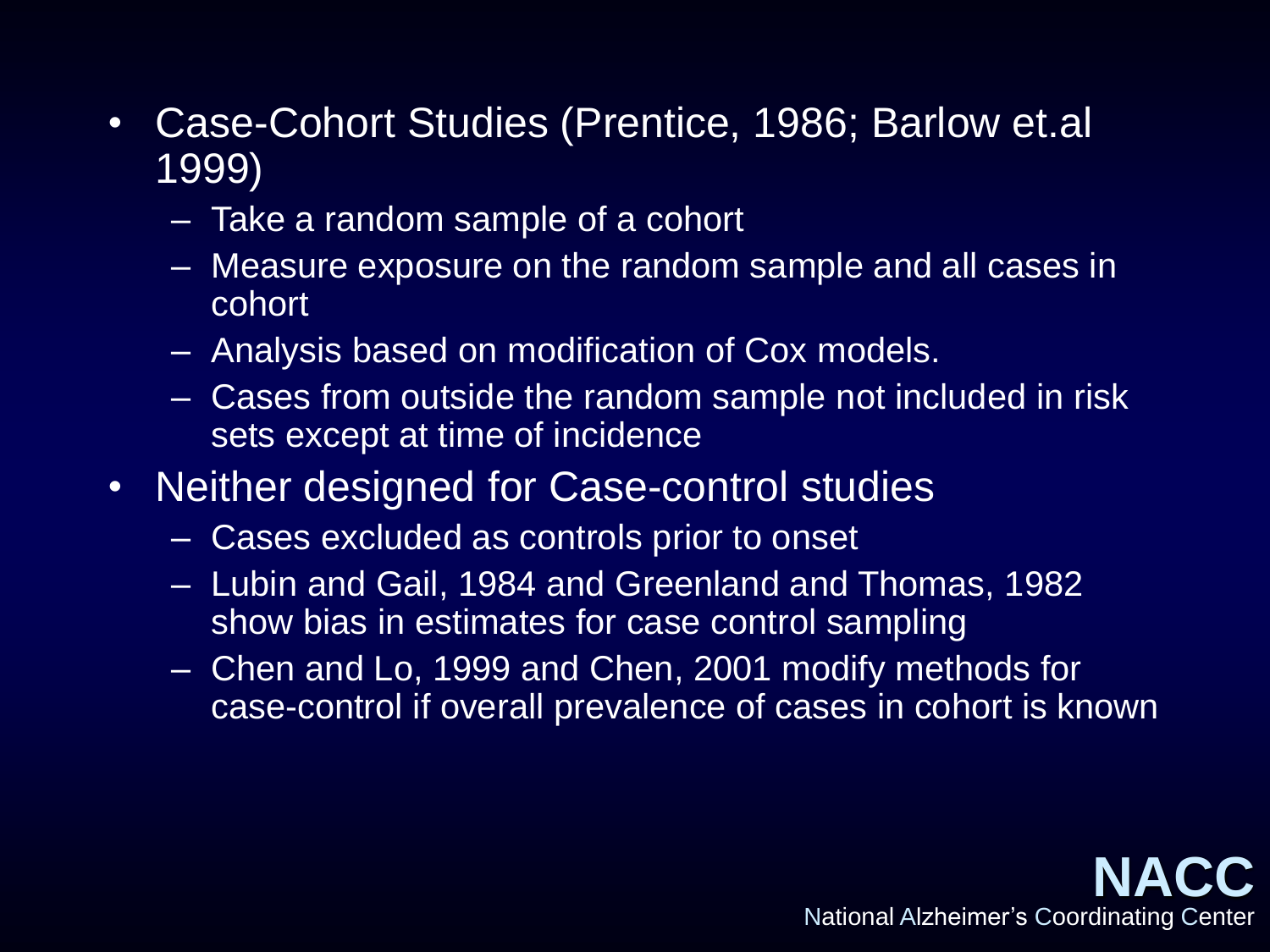## Comparison of Estimators

All cases and random sample of controls (equal to number of cases) from the previously used exponential model, Exposure rate  $= 50\%$ /year

| <b>RR</b> | <b>Disease</b><br><b>Rate</b> | <b>Naïve CC</b><br>est. | <b>MLE</b> for<br>cohort | <b>Nested</b><br>CC est. | <b>Case-</b><br>cohort |
|-----------|-------------------------------|-------------------------|--------------------------|--------------------------|------------------------|
| 1.0       | 0.1                           | 0.42                    | 1.14                     | 1.09                     | 1.10                   |
|           | 0.3                           | 0.40                    | 1.09                     | 1.03                     | 1.06                   |
| 0.5       | 0.1                           | 0.21                    | 0.65                     | 0.53                     | 0.54                   |
|           | 0.3                           | 0.20                    | 0.60                     | 0.49                     | 0.51                   |
| 2.0       | 0.1                           | 0.86                    | 1.96                     | 2.22                     | 2.32                   |
|           | 0.3                           | 0.85                    | 1.97                     | 2.28                     | 2.44                   |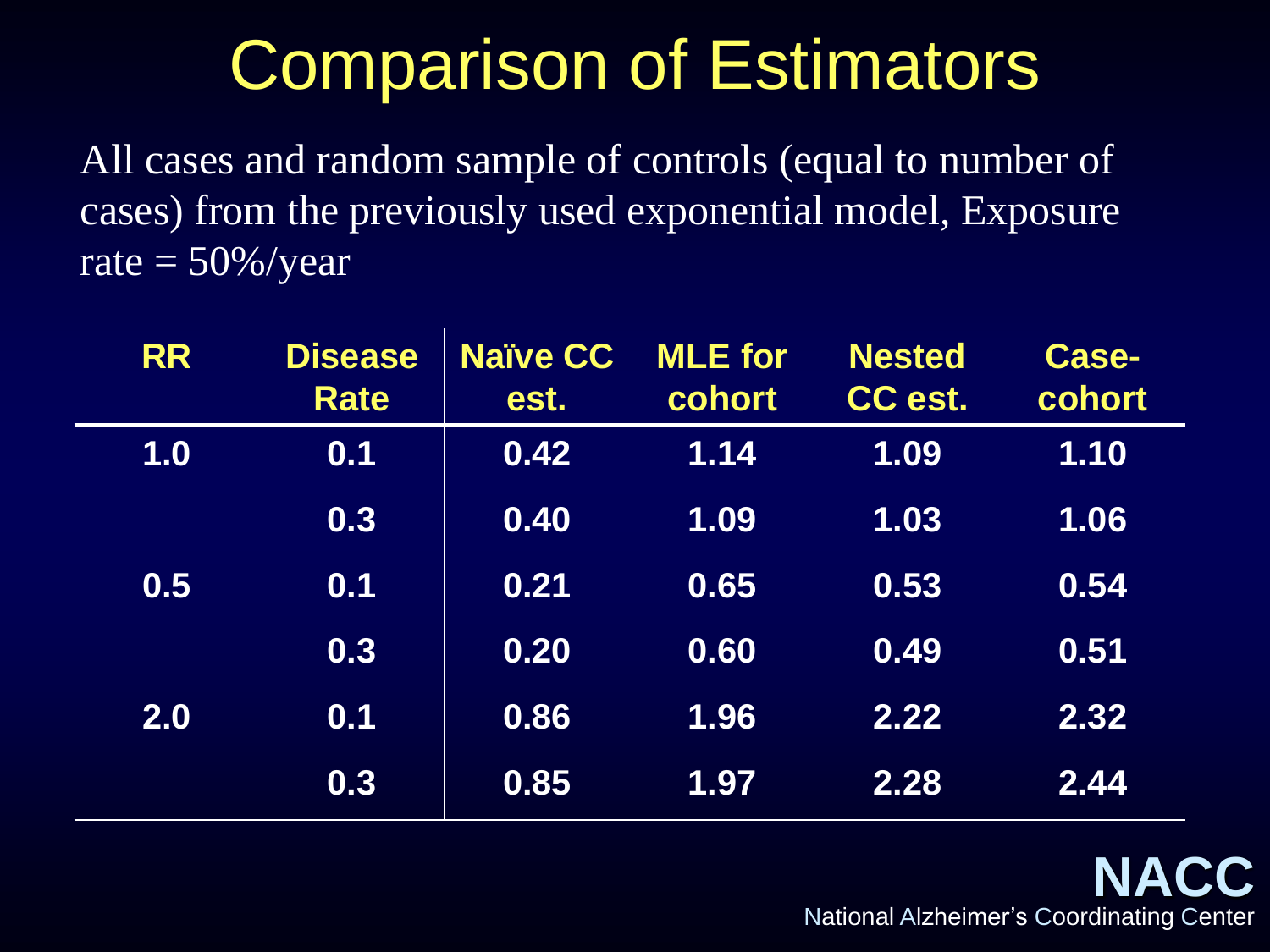## Additional Comments

- Both the case-cohort and nested (matched) casecontrol method worked well in example
- Lubin and Gail showed they are biased, and bias is worse with higher prevalence, bigger RR's, and is not based on TD exposure
- Case-cohort estimator can be estimated with Cox model software but need custom variance estimates
- Have not addressed how inference may be effected by the situations